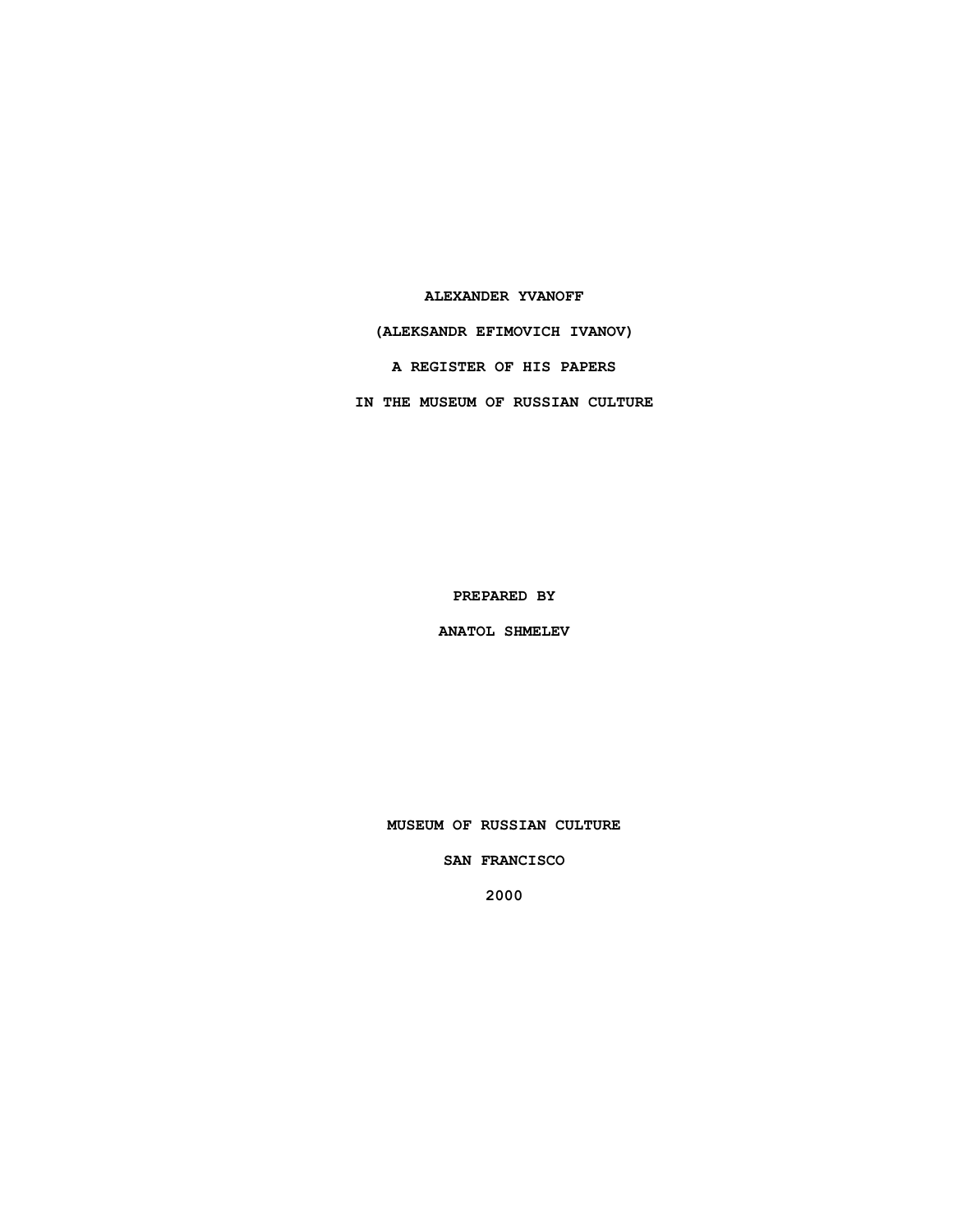## **ALEXANDER YVANOFF**

# **BIOGRAPHICAL NOTE**

| 1896 January 20 | Born, Kazan', Russia                                          |
|-----------------|---------------------------------------------------------------|
| 1917            | Ensign (Praporshchik), Russian Army                           |
| 1922            | Left Vladivostok for the Philippines                          |
| 1930 October 6  | Married Petronila Brown                                       |
| $1941 - 1945$   | Fought the Japanese in the Philippines in a<br>querrilla unit |
| 1973 January 25 | Died, Zamboanga, Philippines                                  |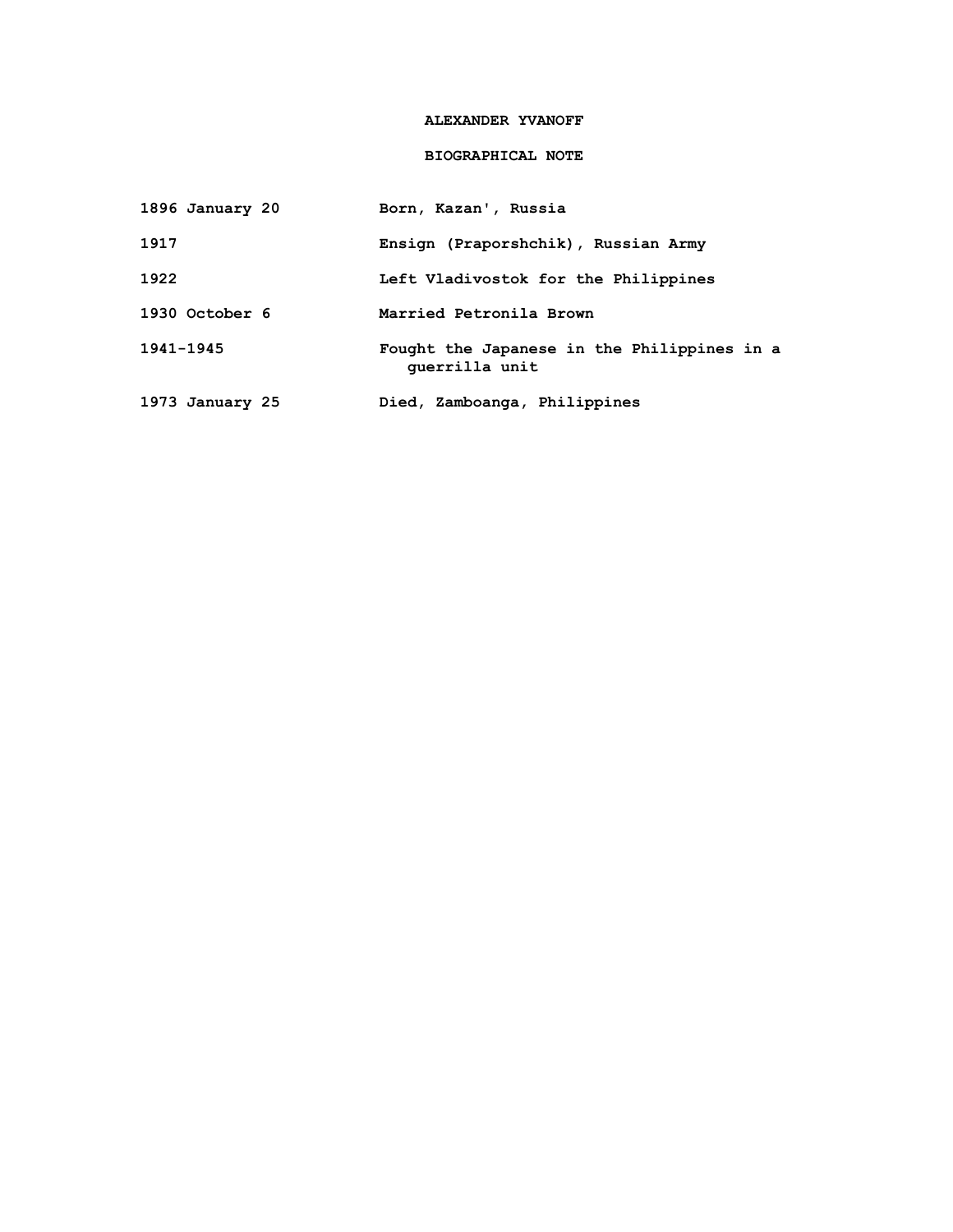### **SCOPE AND CONTENT NOTE**

#### **ALEXANDER YVANOFF PAPERS**

**The piece de resistance of this collection is Yvanoff's memoir, "Kazan' to Zamboanga," detailing his family history, participation in the Russian Civil War in Siberia and the Far East, evacuation to the Philippines and life there, including participation in anti-Japanese guerrilla warfare during World War II.**

**Detailed processing and preservation microfilming for these materials were made possible by a generous grant from the National Endowment for the Humanities and by matching funds from the Hoover Institution. The grant also provides depositing a microfilm copy in the Hoover Institution Archives. The original materials remain in the Museum of Russian Culture, San Francisco. A transfer table indicating corresponding box and reel numbers is appended to this register.**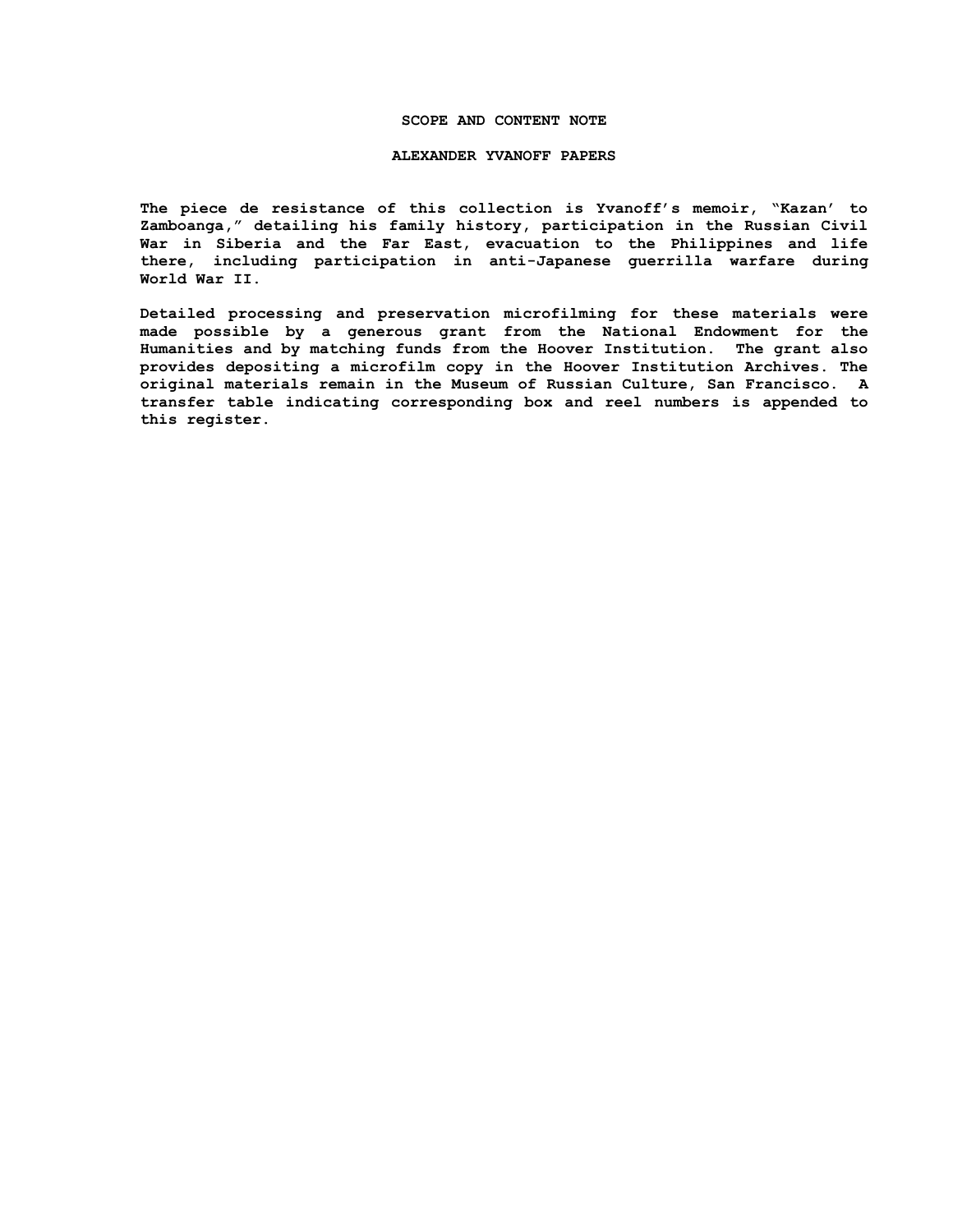## **REGISTER**

# **ALEXANDER YVANOFF PAPERS**

# **SERIES DESCRIPTION:**

| Box Nos      | Series                                                                                             |
|--------------|----------------------------------------------------------------------------------------------------|
| $\mathbf{1}$ | BIOGRAPHICAL FILE, 1969-1976. Article about Yvanoff, with<br>related correspondance, and clippings |
| $\mathbf{1}$ | CORRESPONDENCE, 1967-1973. Arranged alphabetically by<br>name of correspondent                     |
| $\mathbf{1}$ | WRITINGS, 1972. Memoirs entitled "Kazan' to Zamboanga"                                             |
| $\mathbf{1}$ | PHOTOGRAPHS, 1957-1973. Eleven prints depicting Yvanoff<br>and family members                      |